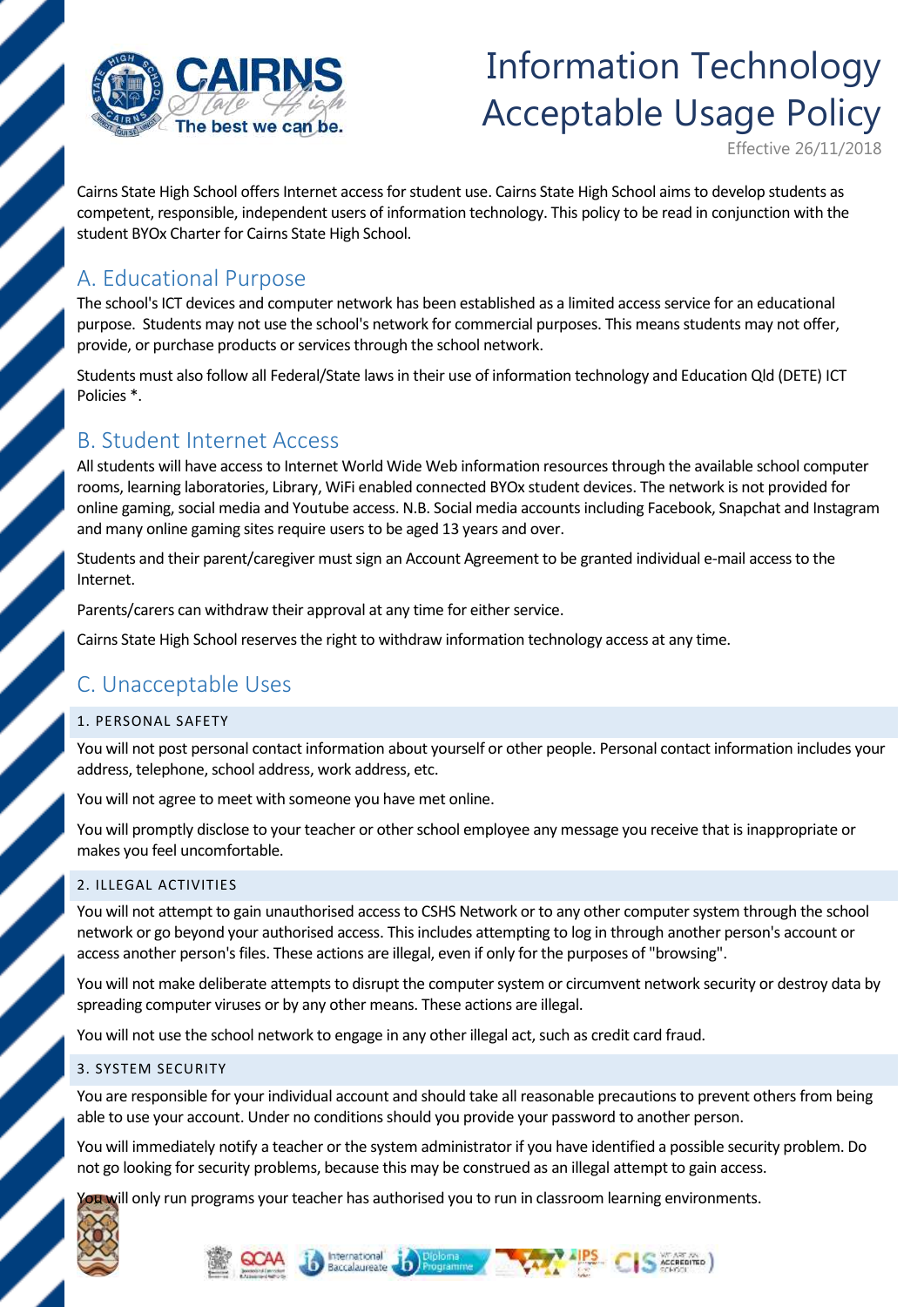You will follow the school virus protection procedures.

#### 4. CYBERBULLYING AND INAPPROPRIATE LANGUAGE

Restrictions on inappropriate language apply to all computer use.

You will not use obscene, profane, lewd, vulgar, rude, inflammatory, threatening, hurtful or disrespectful language.

You will not post information that could cause damage or a danger of disruption.

You will not engage in personal attacks, including prejudicial or discriminatory attacks.

You will not harass another person. Harassment is persistently acting in a manner that distresses or annoys another person.

If you are told by a person to stop sending them messages, you must stop.

You will not knowingly or recklessly post false or defamatory information about a person or organization.

#### 5. RESPECT FOR PRIVACY

You will not forward a message that was sent to you privately without permission of the person who sent you the message.

You will not post private information about another person.

#### 6. RESPECTING RESOURCE LIMITS.

You will use the system only for educational and career development activities and limited, high-quality, self-discovery activities.

You will not post chain letters or engage in "spamming". Spamming is sending an annoying or unnecessary message to a large number of people.

You will check your e-mail frequently and delete unwanted messages promptly.

You will not subscribe to discussion group mail lists or websites outside of eq.edu.au without the Principal's permission and parental consent. (within the school learning environment)

You will not participate in social networking sites or chat rooms. Blogs and wikis will only be accessible via the Learning Place.

You will not download, copy, store or play computer games on Cairns High devices or your own device during school time without permission of your teacher. The supervised game room is available during second lunch every day and is the only acceptable time and place for computer gaming.

#### 7. PLAGIARISM AND COPYRIGHT INFRINGEMENT

You will not plagiarise the works of others. Plagiarism is taking the ideas or writings of others and presenting them as if they were yours. When including external works they need to be referenced.

You will obey all Copyright laws. Copyright infringement occurs when you inappropriately reproduce a work that is protected by a copyright. If you are unsure whether or not you can use a work, you should request permission from the copyright owner. Copyright law can be very confusing. If you have questions ask a teacher. Assume all work other than yours is copyrighted.

You may not copy copyrighted software from the school network.

You may not use the school computers and network to share copyrighted materials (Including but not limited to music, videos, games).

#### 8. INAPPROPRIATE ACCESS TO MATERIAL

You will not use the school computers, your BYOx laptop or network to access or store material that is profane or obscene (pornography), that advocates illegal acts, or that advocates violence or discrimination towards other people (hate literature).

If you mistakenly access inappropriate information, you should immediately tell your teacher and provide the address of the offensive site. This will protect you against a claim that you have intentionally violated this Policy.